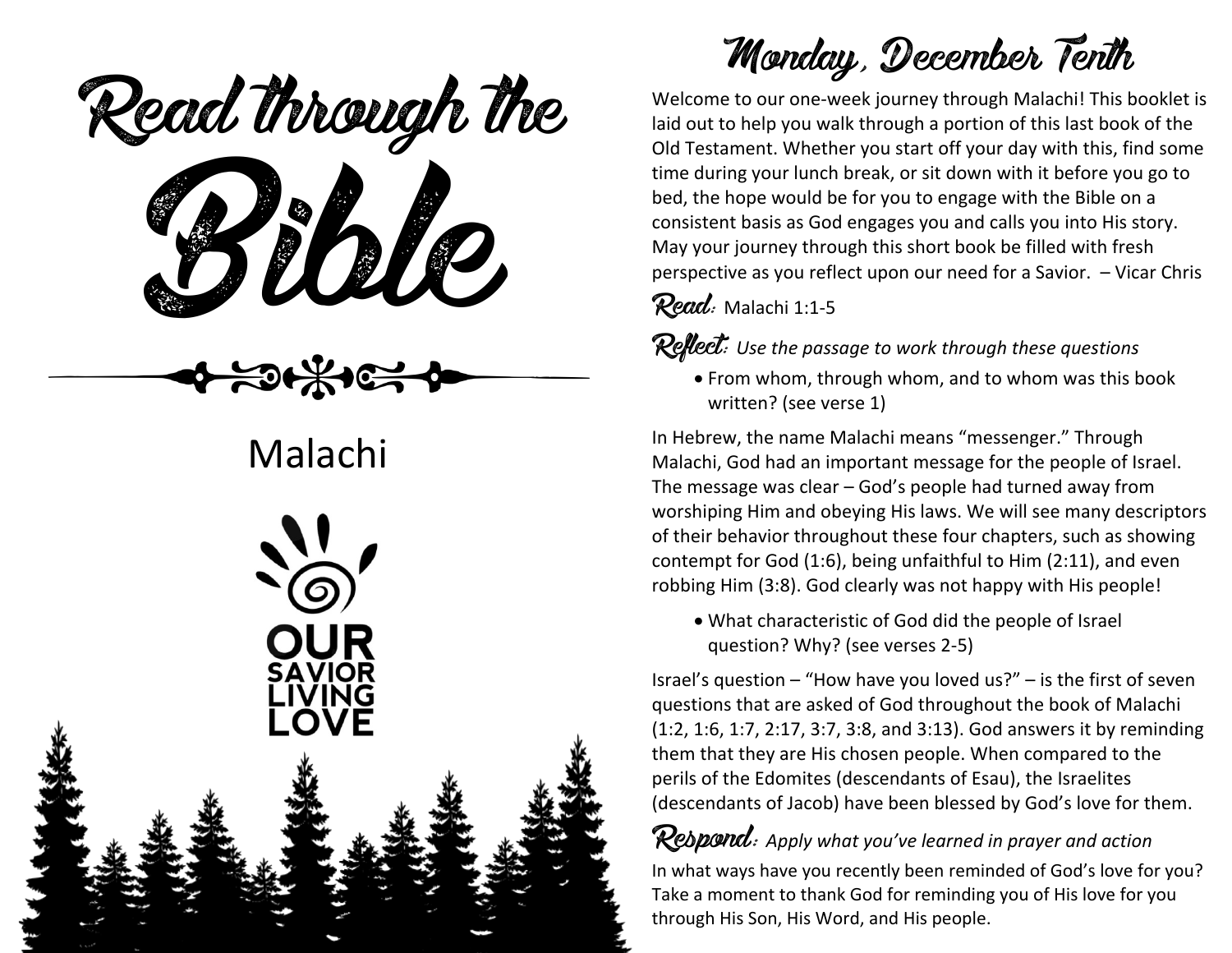# Tuesday, December Eleventh

Have you ever seen the segment with Wendy Ryan on ABC Action News called "Dirty Dining"? In these investigative reports, Wendy will showcase a local restaurant who has been temporarily shut down for multiple health code violations (bugs, rodents, food improperly stored or stored at wrong temperatures, etc.). While the owners often give a variety of explanations, the reality is often that, at some point, these restaurants started cutting corners. Employees weren't properly trained. Food wasn't inspected. Bugs weren't routinely treated. And as a result, they failed their inspections and found themselves showcased on the 11 o'clock news! In today's passage, God calls out the priests for cutting corners in their preparation and execution of animal sacrifices.

### Read: Malachi 1:6-2:9

Reflect: *Use the passage to work through these questions*

• How had the priests shown contempt for God? (see 1:6-8 and 1:13-14)

Back then, the priests were tasked with making sure the animals sacrificed to God were unblemished and undefiled. However, it appears they had stopped doing this. No longer were they giving God their very best; they were keeping the finest animals for themselves (v. 14)!

• How did God say He would rebuke the priests for their disobedience? (see 2:3)

So, what exactly is "offal" (v. 3)? This vintage term refers to the entrails or "guts" of an animal. At that time, the priests were to take the offal of the animal they were about to sacrifice and burn it outside of the temple (see Exodus 29:14). By threatening to spread offal on the priests' faces, the implication was that they would also be thrown out of the sanctuary for their continued disobedience.

Respond: *Apply what you've learned in prayer and action* Consider how you can avoid cutting corners in your time with God.

## Wednesday, December Twelfth

A mother tells her daughter not to go down the slide face-first on her stomach. But the moment the mother turns around to talk with another mother, what does the daughter do?  $\odot$  In today's passage, the people of Israel do exactly what God tells them not to do.

Read: Malachi 2:10-17

#### Reflect: Use the passage to work through these questions

• How were the people of Israel breaking faith with one another? (see verses 10-11)

The people of Israel had been unfaithful to God and to one another by marrying people who worshiped other gods. The Bible speaks often about the troubles that come with marrying someone from a different religion (see Numbers 25, 1 Kings 11:1-10, 1 Kings 16:29- 33, and 2 Corinthians 6:11-18).

• In addition to intermarriage with other faith backgrounds, what were the people of Israel doing? (see verses 13-15)

It appears as though many of the men (notably, the priests) had abandoned their wives in pursuit of other women. Here, God reminds the people of Israel that through marriage, He makes them 'one' in both flesh and spirit. Therefore, to divorce or "break faith" from one's wife went against God's desire for His people.

• How had they wearied the Lord? (see verse 17)

"Where is the God of justice?" For generations, the people of Israel had complained that God had let their enemies run amok without any consequences. This question is the one that leads to the great prophecy of the "messenger of the covenant" at the beginning of chapter 3...

Respond: *Apply what you've learned in prayer and action* In our postmodern culture today, 'truth' is often defined by each individual ("I determine what is true"). In light of the Israelites' unfaithfulness to God, take a moment to consider why it is important for us to be faithful to God's truth instead of our own.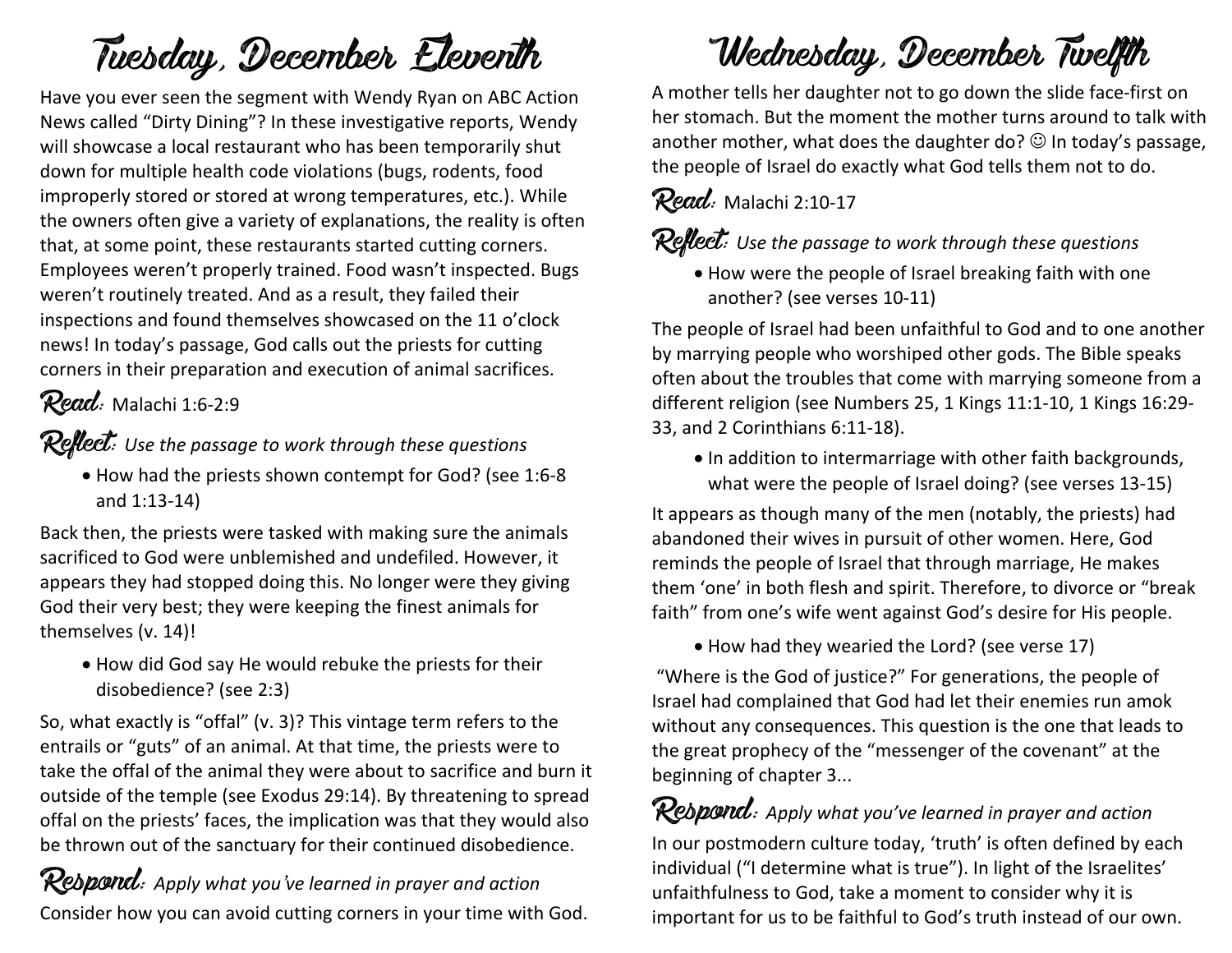## Thursday, December Thirteenth

About 30 minutes before a parade at Disney World, park employees will begin roping off streets and sidewalks to prepare for the floats that will be making their way through the park. Their mission is twofold  $-1$ ) Alert visitors that the parade is about to start, and 2) Clear a path so the parade can happen safely and efficiently. When everything goes according to plan, the parade route runs smoothly, and visitors get to enjoy watching all of the different characters and floats. In today's passage, Malachi prophesies of a "messenger" who would prepare a path for someone important - a "messenger of the covenant."

#### Read: Malachi 3:1-5

#### Reflect: *Use the passage to work through these questions*

• Who is the "messenger" that God is sending? (see verse 1)

The New Testament confirms that the "messenger" in verse 1 is John the Baptist (see Matthew 11:10, Mark 1:2, and Luke 7:27). Back then, it was customary for a messenger to go ahead of a king to announce his arrival and clear a path for him. As we see from the accounts in the New Testament, John the Baptist did just that.

• Who is the "messenger of the covenant" that will come after? (see verse 1)

Verse 1 gives us an important clue as to who this "messenger of the covenant" is when it says, "Then suddenly the Lord you are seeking will come." As the messenger who would fulfill the covenant that God made with Abraham, Jesus (God Himself!) would finally bring ultimate justice once and for all.

• Why might God say that the messenger of the covenant will be like a refiner's fire or a launderer's soap? (see verses 2-4)

Respond: *Apply what you've learned in prayer and action* Take a moment to thank God for sending His "messenger of the covenant" to refine us and purify us from our unfaithful ways.

Friday, December Fourteenth

Every now and then, you'll see a story on the news of a cat who ended up miles away from home, but eventually found its way back to its owners. Scientists aren't entirely sure how, but early research suggests that cats may have a homing ability similar to pigeons. In today's passage, the people of Israel are called to return back to God after wandering far away from Him.

#### Read: Malachi 3:6-12

Reflect: *Use the passage to work through these questions*

• What problem does God identify with the people of Israel? What is His solution for them? (see verse 7)

"Return to me, and I will return to you." Ever since the beginning of time, God's people had wandered away from Him by neglecting (and sometimes outright refusing) to follow His laws and commandments. Each time they did this, God would call them back to Him. This call to return was one marked by repentance, and in this passage, God is calling His people to do so once again.

- How are the people of Israel robbing God? (see verses 8-9)
- What does He ask them to do? What will be the result of their obedience? (see verses 10-12)

Like the priests in chapter one who were cutting corners with their animal sacrifices, the people of Israel were also cutting corners when it came to giving. The problem for the people of Israel wasn't that they weren't giving tithes and offerings. The problem was that they weren't giving the *whole* tithe (v. 10). In response to their actions, God was calling His people to give Him their very best. As His children today, we are also called to give Him our very best.

### Respond: *Apply what you've learned in prayer and action*

Spend some time meditating on God's reply in verse 7 – "Return to me, and I will return to you." Given your current life circumstances, what do these words mean to you? How do they give you hope?